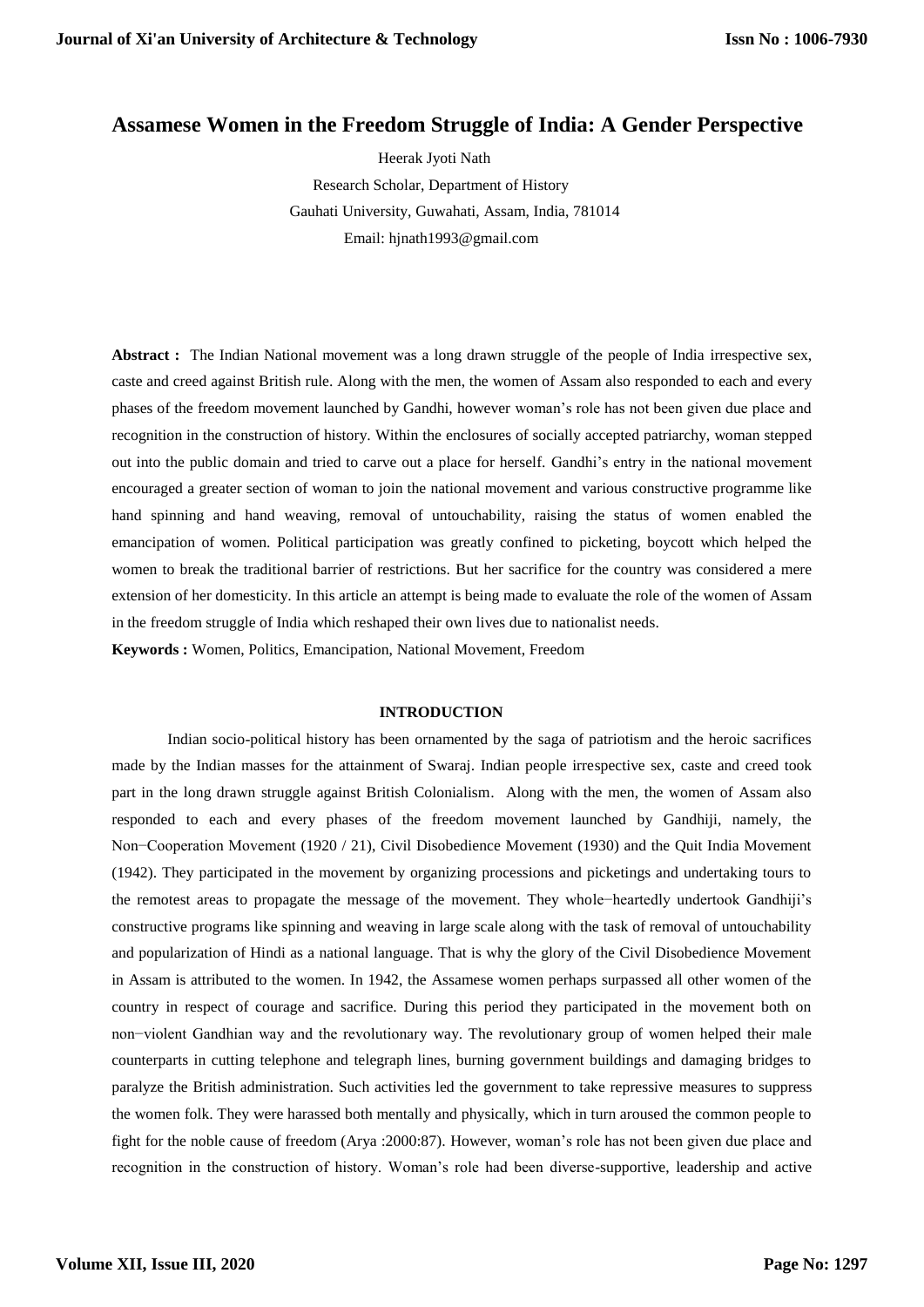participation; A story of devotion, courage and visionary ideas. Through their active role in the freedom struggle they made noteworthy contribution towards improvement of woman status, expansion of woman's education and organization of woman and social welfare (Sharma: 2014: 54). In this article an attempt is being made to evaluate the role of the women of Assam in the freedom struggle of India which reshaped their own lives due to nationalist needs.

## **OBJECTIVES**

The objective of the study is to evaluate the role of the women of Assam in the freedom struggle of India which reshaped their own lives due to nationalist needs. An attempt will also be made to study the role of British government for suppress the women of Assam who became the mouthpiece of the message of movement in every household.

### **METHODOLOGY**

The study involves the qualitative and analytical method of research on the basis of both primary and secondary sources which contains the Government reports, proceedings, newspaper, related books and journals, reprint of published papers, soft copies included web pages, pdf files (e-reprints) downloaded from the websites. The study will be based mainly on the primary sources, while secondary sources will be consulted wherever and whenever it is found necessary.

## **RESULTS AND DISCUSSIONS**

Gandhi's entry in the national movement encouraged a greater section of woman to join the national movement. Gandhi was of the opinion that woman's patience and antipathy to violence made them particularly fit for the Satyagraha and Non-Violent movement which he had launched. The heroines he chose for woman to emulate were Sita and Draupadi, rather than the Rani of Jhansi. His ideal stressed on woman's superior capacity for suffering and self sacrifice, rather than forceful intervention (Menon :2006: 9). Gandhi encouraged the woman to be politically active 'he seemed also to link their activism to their traditional roles and what he saw as the essential spirituality of woman. This linkage of political activism to their traditional roles was through the two central symbols, khadi and salt (Kumar :1993: 83). At the same time Gandhi emphasized the revival of hand spinning and hand weaving, removal of untouchability, raising the status of women and promotion of Hindu-Muslim unity to face the alien government with a united stand. Once he wrote of the India of his dreams in these words :

*"I shall work for an India in which the poorest shall feel that it is their country, in whose making they have an effective voice, an India in which there shall be no high class and low class of people, an India in which all communities shall live in perfect harmony... There can be no room in such an India for the curse of untouchability... Women will enjoy the same rights as men... This is the India of my dreams."*

So far as the role of Indian women in Non-cooperation movement was concerned it can be said that up to 1930 the entry of women into the Freedom movement was a limited few. Up to this time, a few women, mostly from the families of the national leaders like C. R. Das and Motilal Nehru or some college students in the large cities had taken part in public political demonstrations. That is why in the "Young India" on  $30<sup>th</sup>$  April, 1930 Gandhiji had appealed to Indian women to take up spinning of yarn on the "charkha", and to come out of their household seclusion and picket government institutions and shops selling foreign goods or liquor. As a result more and more women joined the movement and courted arrest. In Delhi alone, which in those days was a socially conservative city, 1600 women were imprisoned for political activity. In Bombay, middle class women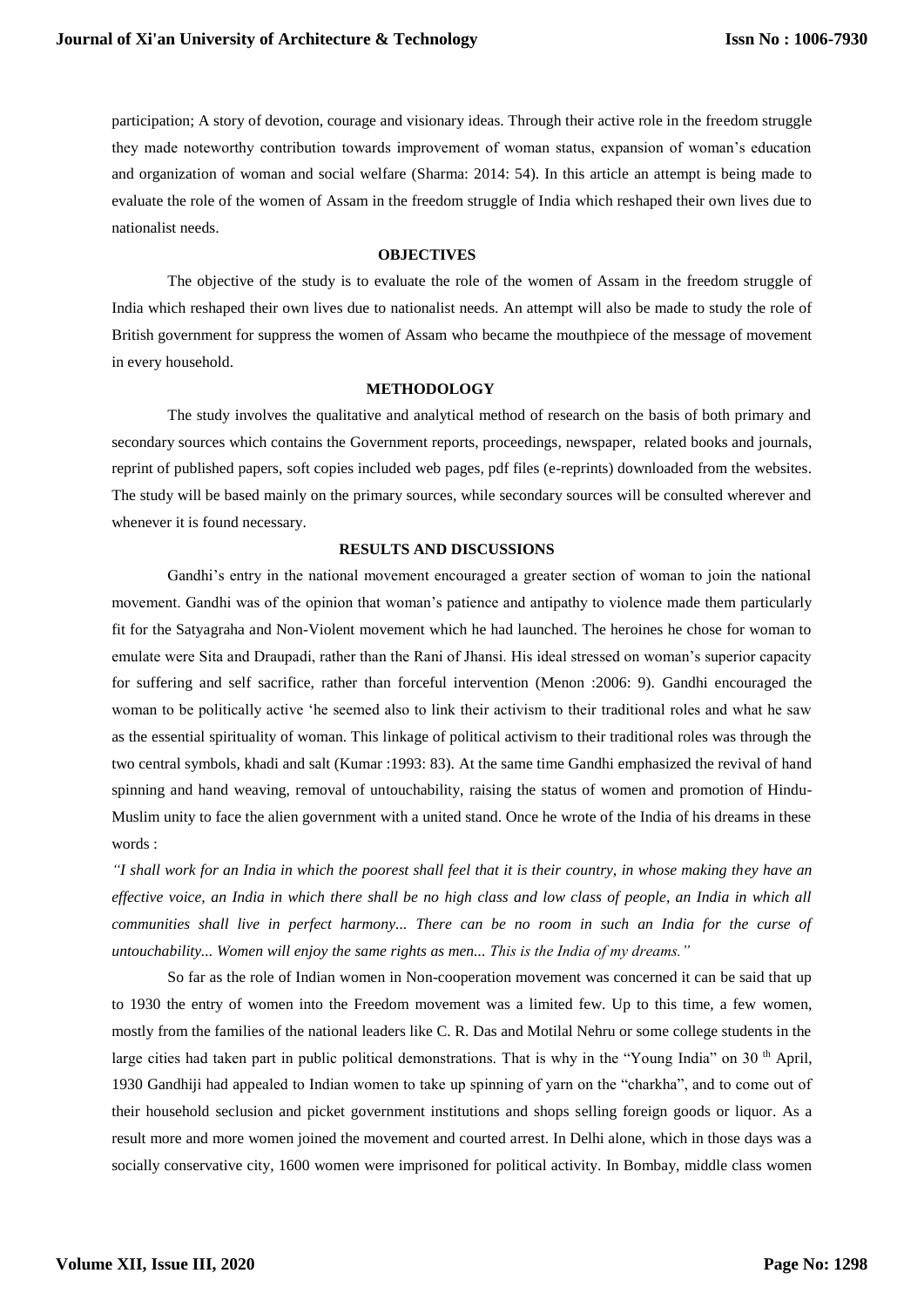in large numbers joined the movement (Chandra, B., Tripathi, A., Barun, D.E.: 1972: 129-167). That is why the British observers wrote that if the civil disobedience movement had not accomplished anything else, it had contributed greatly to the social emancipation of Indian women.

Assam the eastern most state of India was noticeably drawn to the national mainstream in 1921 with the formation of the Assam Provincial Congress Committee (APCC). Gandhiji's leadership of the National Congress in 1920 and call for the Non−cooperation movement drew a large number of men and women broughout the country to the national struggle for freedom. In 1921 Gandhiji visited Assam. It had an electrifying effect on the people of Assam. His good impression of the women of Assam greatly increased the latter's self−confidence and strength of mind. During this period the Assamese women participated in the movement through the Assam Chatra Sanmilan (Assam Student Association) and the Assam Sahitya Sabha (Assam Literary Society) till the formation of the Assam Mahila Samiti (Assam Women Association) in 1926 which was a provincial women association (Sharma: 1993:34-36). Large number of women joined the movement by participating in meetings, organizing processions and boycotting schools, courts and offices. Under the able leadership of brave patriots like Nabin Chandra Bordoloi, Tarunram Phukan, Kamalakanta Bhattacharya and Chandra kumar Agarwalla some women mostly from the urban areas and belonging to the families of congress leaders and workers came forward to take up organizational and publicity work among the rural women. They were namely Hemanta kumari Devi Bordoloi, poetess Nalinibala Devi, Bijuli Phukan, Sumitra Bhattacharya, Kiranmayee Agarwalla, Rajabala Das etc (Bhuyan: 2000:146). It was not an easy task to convince the common people the need of a movement to expel the British Raj, the people who could not think of any alternative to it.

The promotion of spinning and weaving was one of the major constructive program of the Noncooporation movement. In this regard the achievement of the Assamese women was remarkable. Almost all the women of Assam, irrespective of their caste creed, and status were efficient in spinning and weaving. It was due to the large−scale production of the "khadi" by the women, the boycott of foreign clothes was highly successful in Assam (Das: 2002: 43-44). When Gandhiji visited Assam, an Assamese lady known as Bar Raja welcomed him with a nicely woven cloth of hand−spun thread. Gandhiji complimented− "Assam will rise to its full height in the matter of swadeshi (National). Its women can weave much more than enough for themselves." In a meeting held on 18 th August 1921 in Guwahati, Gandhiji appealed to all to boycott foreign goods. Accordingly at the end of the meeting he proposed for a bonfire of the foreign clothes. A large number of women threw away their foreign clothes which they once considered to be precious.

The prohibition of opium and liquor was another important item of Gandhiji's constructive program. The women of Assam also participated in this program by picketing before the opium and liquor shops. Those people who refused to give up intoxication were socially boycotted (Begum,S.& Goswami, M.:1997:79). Dariki Dasi Baruah, an anti−opium worker of Golaghat was arrested on February 1, 1932 for taking active part in antiopium picketing programme and was imprisoned for six months. She was in an advanced stage of pregnancy at the time of her arrest. In the jail she suffered from dysentery and finally breathed her last due to miscarriage. The authorities of the Sibsagar jail advised her to appeal for a conditional release, but she straightway refused to comply with the advice till the last hour of her life. This patriotic woman who left behind the example of strong determination, sacrifice and greatness is yet to find her rightful place amongst the martyrs at the national level. The contribution to the Tilak Swaraj Fund was another important part of constructive program. Assamese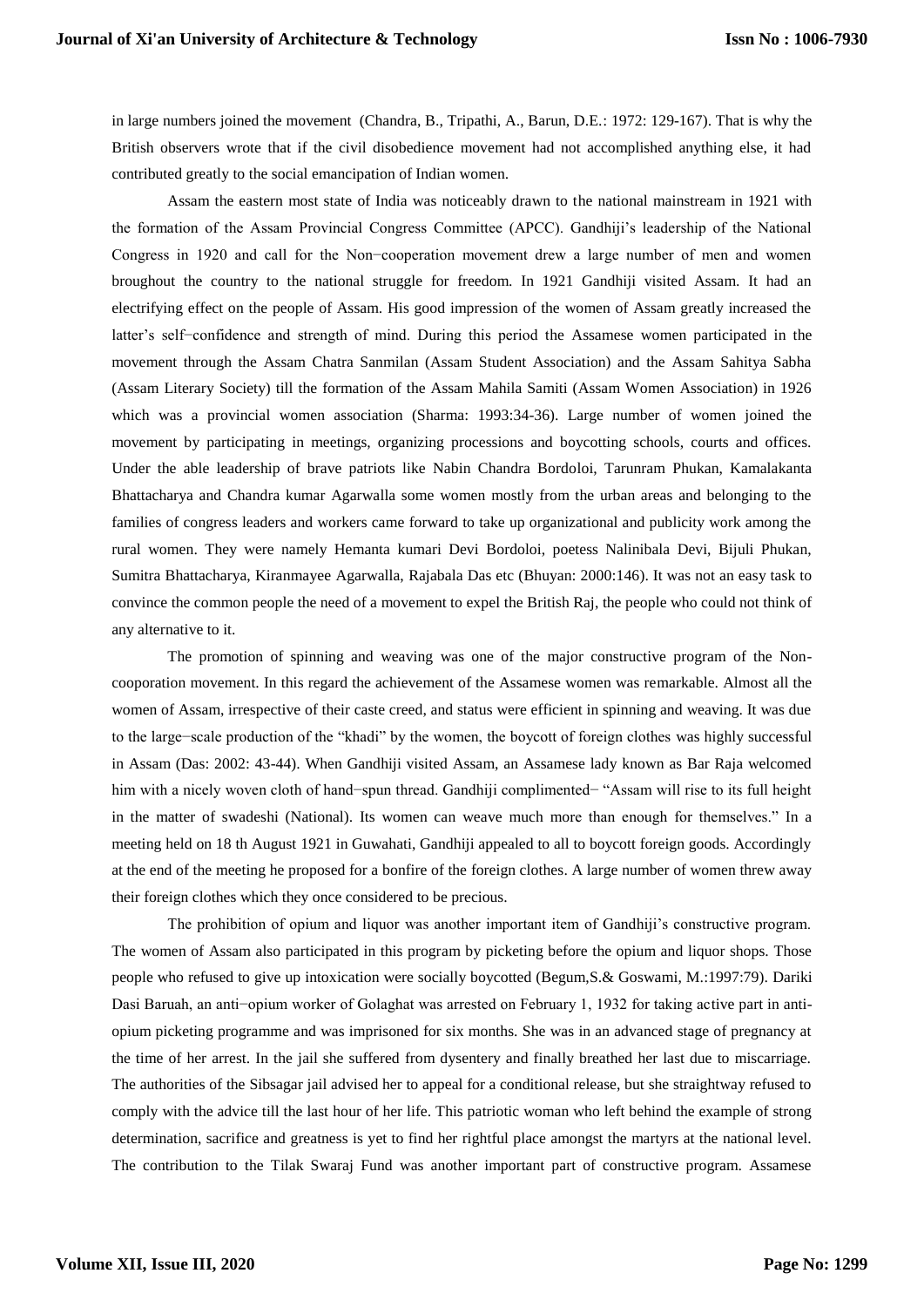women contributed both in cash and kind. Twelve ladies from the Sibsagar town donated all their valuable ornaments to the fund. Instances of parting with diamond rings were also reported. Bhanumati Talukdar, whom Gandhiji called the 'Sorojini' of Assam, left her family (husband and children) to work exclusively for the congress. A few other devoted workers, like Chandraprova Saikiani of Darrang district, gave up their jobs to participate in the movement actively and effectively. In 1930, the Civil Disobedience movement was started. It was a period of women's awakening. Jawaharlal Nehru wrote,

"*most of us menfolk were in prison, and then a remarkable thing happened. Our women came to the front and took charge of the struggle. Women had always been there of course, but now there was an avalanche of them, which took not only the British Government but their own menfolk by surprise"* (Sharma Puzari, R.R. and Mazan, K. :2001:123-24)

Women in Assam organized picketing in front of the shops dealing in liquor, opium and foreign goods. They also picketed in front of the educational institutions to keep the students away from taking lessons in any government school. They also actively participated in fund collection for the congress and in campaign against untouchability and popularization of Hindi, which was to be considered as the national language.

During the period of Civil Disobedience movement in 1930 some girl students of Assam decided to start a revolutionary organization called the 'Mukti Sangha' in the premises of Kamrup Mahila Samity (Women Association) building. They were Puspalata Das, general secretary of the students' union of the Panbazar Girls' High School, Sarala Saxena and Jyotsna Mazumdar. The girls took a pledge to fight for the liberation of the country from alien rule and signed it with their blood (Bhuyan: 2000:146). Thereafter, Sukumari and Parul Moitra , daughter of Suren Moitra− the famous revolutionary from Rajshahi also joined the Mukti Sangha. When the school authorities came to know about this Pushpalata Das was expelled from the school. The historic Dandi−march was launched by Gandhiji on 12th March 1930. As Dandi was too far from Assam so it was not possible for its people to join the march physically. So they extended their moral support by organizing meetings in different places and took part in symbolic processions and violated government orders and law. Such a symbolic procession of a large number of people including several women was taken out from Kaliabor to Nowgong through a distance of 30 miles violating government orders. The participants were lathi charged by the police on their arrival at Nowgong. Women volunteers participating in a picketing in front of the Cotton College at Guwahati were not arrested by the police for the fear that situation might go beyond their control.

In 1929, the historic Lahore Congress was held under the presidentship of Pandit Jawaharlal Nehru. The resolution for independence was adopted in that session (Asamiya, 13 April, 1929). There it was decided to celebrate the 26th January 1930 as the first Independence Day of India throughout the country. Accordingly the women of Kaliabor decided to join the celebration in the district head quarter town, Nowgong. More than 400 women proceeded towards Nowgong under the leadership of Guneswari Devi, Darbai Mech, Mohini Gohain and Kiranbala Bora. Women of the wayside villages also joined the procession. On 26th January, when the national flag was about to be hoisted in the presence of a huge crowd, the police started attacking the people. The women were beaten up and the national flag was taken away from them. In Sibsagar, a lady named Kamalabala Kakati was arrested and sent to jail for participating in such a procession.

Realizing the increasing participation of women in the freedom movement, the congress working committee (CWC) decided in April 1940 to open a women's wing of the congress at the national and the provincial level. As a result, the women's wing in Assam was opened in September 1940 with Pushpalata and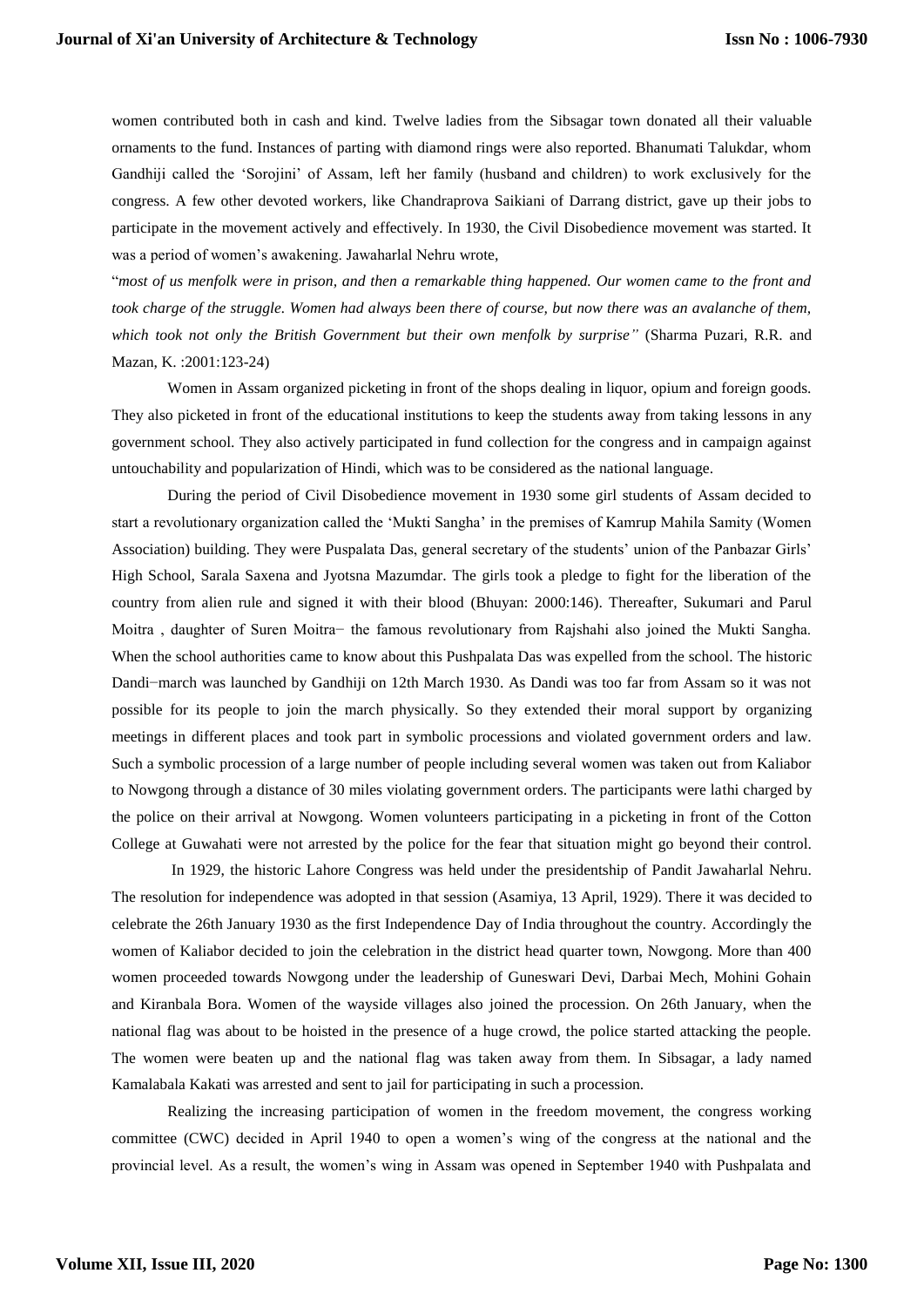Amolprova as joint secretaries. It was an important step to drawing more women to the national movement. The year 1942 was to be a momentous year for the people of Assam as it was to be for other parts of the country. Gandhiji had initiated three struggles to unshackle India from bondage. These were : the Non-cooperation movement (1921), the Civil Disobedience movement (1930) and the Quit India movement (1942). Quit India movement was the third and the last struggle where Gandhiji adopted the slogan 'Do or Die'. In 1939 the great war broke out and tension in the British camp increased after the entrance of Japan into the war at the end of 1941. The rapid advance of the Japanese soldiers through South−east Asia forced all groups to face the impact of an imminent Japanese invasion. China and the United States put pressure on Britain to gain full support of India in its war efforts by granting her demands for an immediate move towards independence. Accordingly Sir Stafford Cripps was sent to India with a proposal that as soon as the war was over steps would be taken to set up an elected body in India to frame a constitution for a new Indian union. It means, it would grant India a dominion status. India was not satisfied with such type of proposals that she would get freedom after the end of the war. Gandhiji called it a "blank cheque on a failing bank"(Embree: 1980:123). For Gandhiji, the only possible solution now appeared to be for the British to quit India. The idea had been gradually formulated into the Quit India movement. The congress working committee, which met at Wardha on 14th July 1942, discussed Gandhiji's idea of launching a mass movement in the country demanding the immediate withdrawal of the British Power from Indian soil. It adopted a resolution to this effect, which was notified in the All India Congress Committee (AICC) session held in Bombay on 7−8 August 1942 (Chand: 1983:369-76). Immediately, following the adoption of the Quit India resolution, the congress organizations both at the provincial and district levels were asked to gear themselves up for the movement and to enroll volunteers on a large scale. Non payment of taxes and revenue, anti−war propaganda, general strikes to hamper war production and supply, establishment of a parallel government, defiance of the law, boycott, picketing and hunger strikes were cited as probable agenda for the future course of action.

Women of Assam joined the movement in large numbers. Many Satyagrahi training centers for the women were opened in different places of Assam. It may be worth mentioning that in the Quit India movement, there were two types of programs. One was constructive and the other one was obstructive or destructive. One section of the population was firm in its conviction that the sequence of meetings and processions had been tedious and fruitless. They therefore resorted to a series of underground activities which included disruption of communication by cutting telegraph and telephone lines, sometimes even destroying bridges and railway lines and burning government buildings. Needless to say, those freedom fighters, who had chosen this revolutionary path, had to face untold miseries. Often they walked for days together without a wink of sleep or a morsel of food, exposing their lives to great risks. In most urban areas the students, both boys and girls continued to play an active part in the underground movement by not only boycotting their educational institutions but also by organizing themselves into Death Squads known as "Mrityu Bahini"(Bhuya :2000:166-67 ,cited in Sharma Puzari, R. R.:2001:125). The women of Assam understood Gandhiji's concept of 'Do or Die' in their own way and participated in all types of activities during the Quit India movement. The Darrang District Congress Committee of Assam decided to hoist the national flag on the police stations and the court buildings, which were the symbols of British authority. Accordingly, the plan was drawn under the leadership of Pushpalata Das to hoist the national flag on 20th September in Gohpur, Dhekiajuli, Bihali and Sootea. It was decided to come out in processions consisting of men and women from nearby villages and to proceed for flag hoisting. The police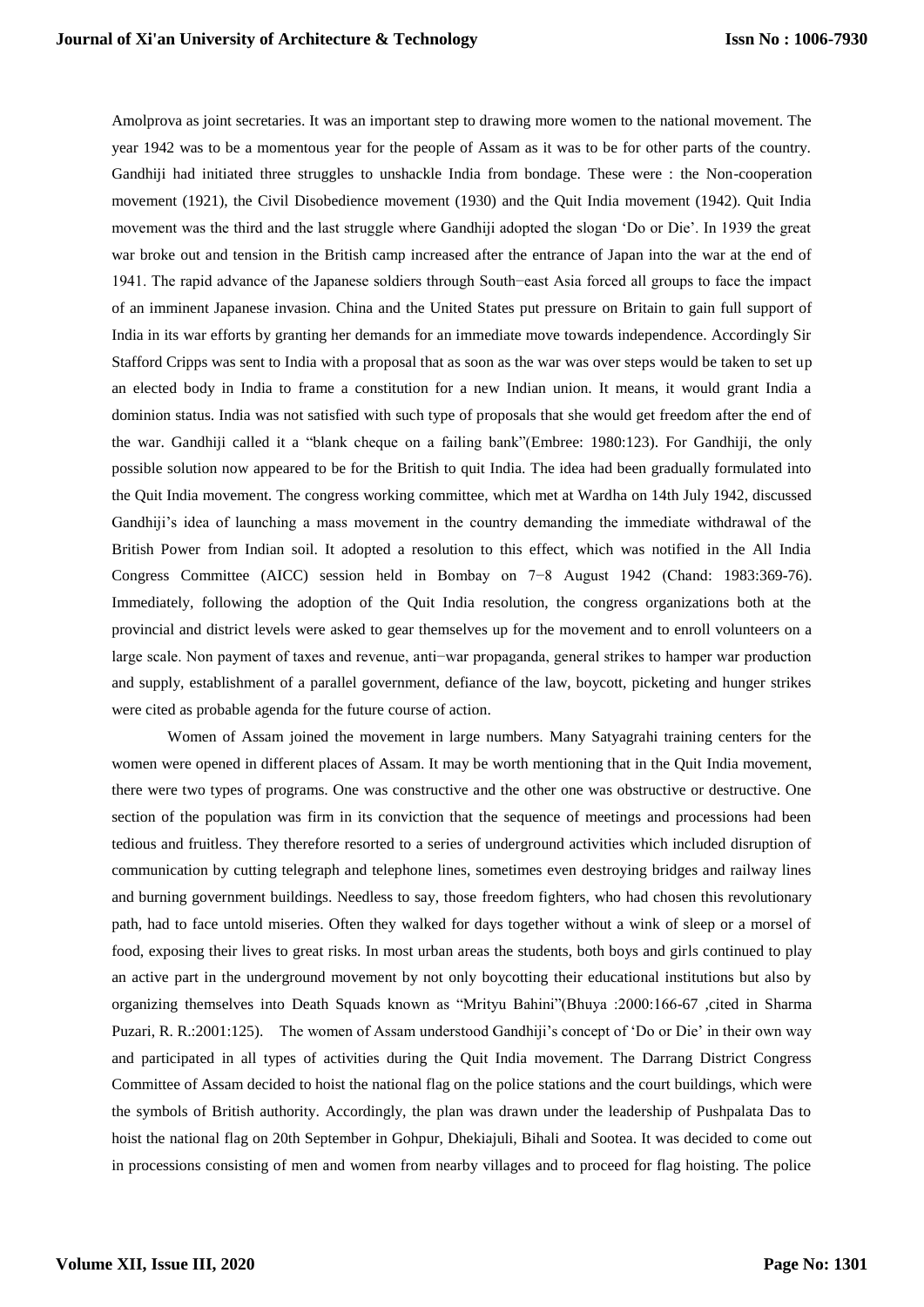opened fire on the peaceful processionists at Gohpur and Dhekiajuli. Kanaklata Barua, Khahuli Devi and Kamuli Devi died of bullet injuries on the spot and many others were badly injured. About the participation of women in these programs the Gopinath Bordoloi Committee report says : What is unique is that, in these daring acts women took an active part and were always in the forefront. Amid such violence caused by the police, Tileswari Mahanta, a daring women volunteer successfully hoisted the national flag at Bihali police station. Besides Darrang district, in some other places like North Lakhimpur, Jorhat etc. attempts were made to hoist the national flag on government buildings. On 15th October 1942, eighty women from the villages near Teok made an abortive attempt to attack the police station without any leader of importance. The women of Borpeta district attacked the Patacharkuchi police station and assaulted the police officer in retaliation to the police firing. Most of the Assamese women generally participated in the movement on Gandhian non−violent line. But some of them being disappointed with the Gandhian methods became involved in underground and extremist activities. In the Sibsagar district, Aikan Bhuyan of Mudoijan near Teok took the lead in setting fire to the Amguri High School. She conducted several secret meetings where she reportedly instigated a number of congress youths to damage government properties. While the saboteurs were engaged in their demolition activities she often volunteered for patrolling duty. The local congress entrusted the task of carrying top secret messages from one place to another to Sudhalata Dutta and Reboti Lahon, who often had to traverse long distances on foot to carry out their duty. Sudhalata Dutta once even covered a distance of 142 kilometer on foot with a child on her lap. During one such errand Reboti Lahon developed pneumonia and breathed her last while walking from Boloma to Ghiladhari. Braving all hazards, the girls in the course of their visits to various places with secret messages also propagated the idea of underground movement, even in the remotest areas of Assam. In Nowgong district Jaymati Saikia cooperated with the revolutionary group to burn the Bebejia road bridge on 25 / 26 August 1942. In that district, girls like Pitrani Saikia and Dagati Bora worked for the security of the underground male workers. Brajnath Sarma's wives, Gunawati Devi and Rakshada Devi helped their husband and his underground party workers to carry on their sabotage activities by providing them with food and shelter. Ratnabala Phukan, a female member of the death squad, not only took part in the destruction of bridge and the burning down of government buildings but also allowed her house to be used as a center of underground activities. Educated girls belonging to the secret groups were used in transmitting secret circulars and bulletins. Another women, Budheswari Hazarika took an active part in sinking cargo boats carrying military supplies through the Brahmaputra river (Sharma Puzari, R.R. and Mazan, K. :2001:123-24). During the year 1942 complete Police Raj was instituted in Assam and the people were subjected to untold misery. The police were given unlimited power of repression to control the movement. The sufferings of the women of Assam during this period crossed all limits. Beating, slapping, kicking, insulting with the use of filthy language, forcefully entering the house during night hours and misbehaving with the womenfolk etc. were the common methods adopted by the police and military for the suppression of the womenfolk. According to the Bordoloi Committee Report on Atrocities committed in 1942, at least eighty women of the Brahmaputra Valley (Assam is called the Brahmaputra Valley) were victims of such heinous police outrages, which included mass raping and molestations. Even girls at the age of puberty were deflowered. Pregnant women also could not escape military brutality. As a result of military and police assault a few cases of miscarriage and births of stillborn babies were recorded in the report. In this way, women were tortured both physically and mentally in various ways (Assam Police Abstract: 1942).